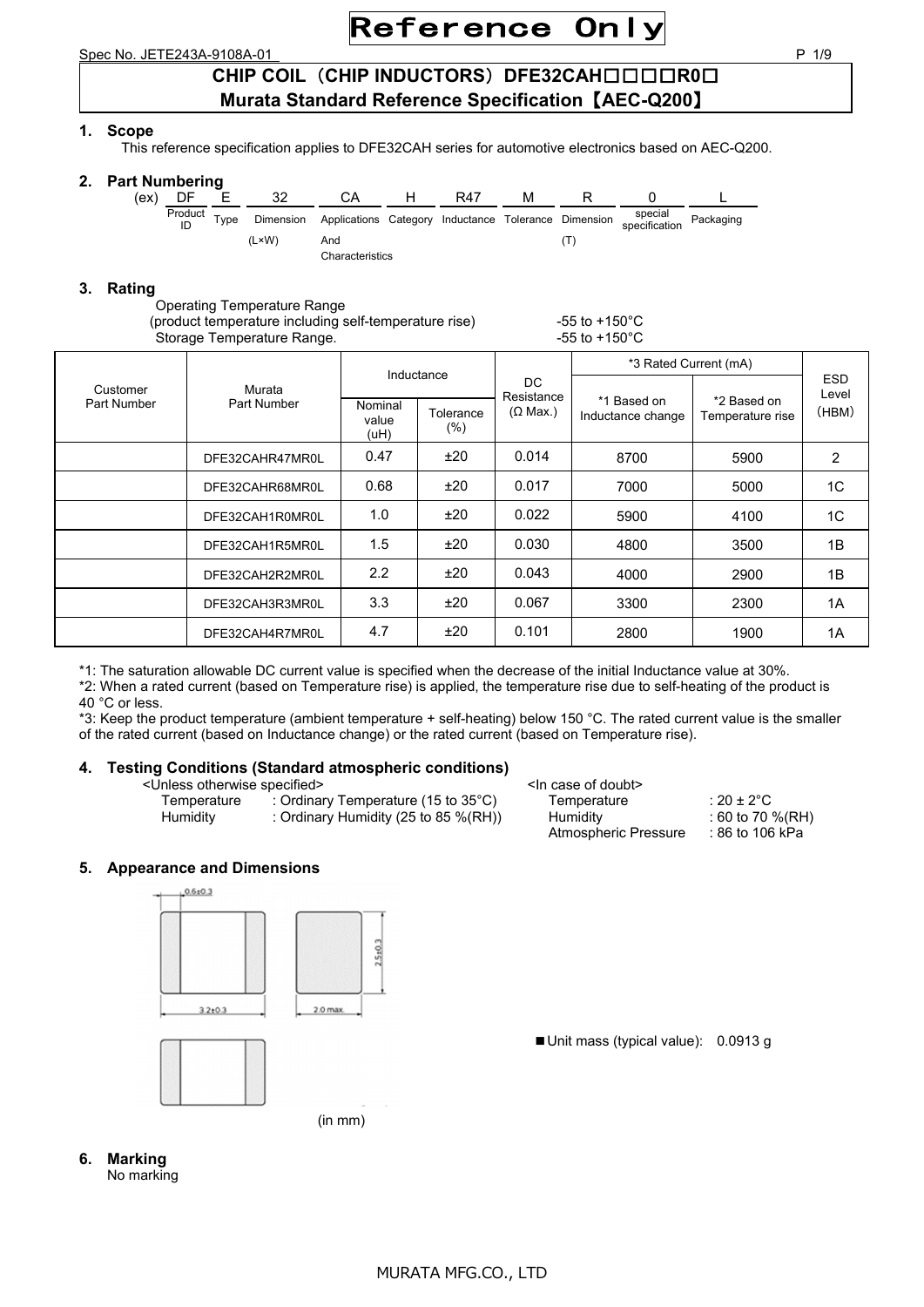| No. | Item.                                                   | Specification                                                                                                                   | <b>Test Method</b>                                                                                               |
|-----|---------------------------------------------------------|---------------------------------------------------------------------------------------------------------------------------------|------------------------------------------------------------------------------------------------------------------|
| 7.1 | Inductance                                              | Meet item 3.                                                                                                                    | Measuring Equipment: Keysight 4284A or equivalent<br>Measurement signal level: 0.5V<br>Measuring Frequency: 1MHz |
| 7.2 | DC Resistance                                           |                                                                                                                                 | Measuring Equipment: Digital multimeter                                                                          |
| 7.3 | <b>Rated Current</b><br>(based on<br>Inductance change) | The saturation allowable DC<br>current value is specified when<br>the decrease of the initial<br>Inductance value at 30%.       | The rated current specified in Chapter 3 is applied.                                                             |
| 7.4 | <b>Rated Current</b><br>(based on<br>Temperature rise)  | The temperature rise due to self-<br>heating due to rated current<br>application based on<br>temperature rise is 40 °C or less. | The rated current specified in Chapter 3 is applied.                                                             |
| 7.5 | withstand voltage                                       | Inductance shall meet item 3.                                                                                                   | Testing Equipment: Impulse tester<br>Applied voltage: 60~70V (by item)                                           |

## **8. Q200 Requirement**

Performance(based on Table 5 for Magnetics Inductors/Transformer) AEC-Q200 Rev.D issued June 1. 2010

|                |                                    | <b>AEC-Q200</b>                                                                                                                                                                                                                                                                                                                                                                                                                                                               |                                                              |
|----------------|------------------------------------|-------------------------------------------------------------------------------------------------------------------------------------------------------------------------------------------------------------------------------------------------------------------------------------------------------------------------------------------------------------------------------------------------------------------------------------------------------------------------------|--------------------------------------------------------------|
| No.            | <b>Stress</b>                      | Test Method                                                                                                                                                                                                                                                                                                                                                                                                                                                                   | Murata Specification / Deviation                             |
| $\overline{3}$ | High temperature<br>exposure       | 1000 h at 150°C<br>Set for 24 h at room condition,<br>then measured.                                                                                                                                                                                                                                                                                                                                                                                                          | Appearance: No damage<br>Inductance change rate: within ±10% |
| 4              | Temperature cycling                | 1000 cycles<br>-55°C to +150°C<br>Set for 24 h at room condition,<br>then measured.                                                                                                                                                                                                                                                                                                                                                                                           | Appearance: No damage<br>Inductance change rate: within ±10% |
|                | 7 Biased humidity                  | 1000 h at 85°C, 85% (RH).<br>Unpowered.<br>Set for 24 h at room condition,<br>then measured.                                                                                                                                                                                                                                                                                                                                                                                  | Appearance: No damage<br>Inductance change rate: within ±10% |
| 8              | Operational life                   | Apply 110°C 1000 h<br>Set for 24 h at room condition,<br>then measured.                                                                                                                                                                                                                                                                                                                                                                                                       | Appearance: No damage<br>Inductance change rate: within ±10% |
| 9              | <b>External visual</b>             | Visual inspection                                                                                                                                                                                                                                                                                                                                                                                                                                                             | No abnormalities                                             |
|                | 10 Physical dimension              | Meet chapter 5, "Appearance<br>and Dimensions".                                                                                                                                                                                                                                                                                                                                                                                                                               | No defects                                                   |
|                | 13 Mechanical shock                | Per MIL-STD-202<br>Method 213<br>Condition C:<br>100 g's/6 ms/half sine                                                                                                                                                                                                                                                                                                                                                                                                       | Appearance: No damage<br>Inductance change rate: within ±10% |
|                | 14 Vibration                       | 5 g's for 20 min, 12 cycles each<br>of 3 orientations<br>Test from 10 Hz to 2000 Hz                                                                                                                                                                                                                                                                                                                                                                                           | Appearance: No damage<br>Inductance change rate: within ±10% |
|                | 15 Resistance<br>to Soldering Heat | Pre-heating: 150 to 180°C /<br>90±30sec<br>Reflow soldering method<br>above 220°C, 60±30 sec<br>Temperature condition<br>above 255°C, above 30sec<br>Peak: above 260°C<br>The specimen shall be subjected<br>to the reflow process under the<br>above condition 3times. Test<br>board shall be 1.6 mm thick.<br>Base material shall be glass<br>epoxy resin.<br>The specimen shall be stored at<br>standard atmospheric conditions<br>for 1 h in prior to the<br>measurement. | Appearance: No damage<br>Inductance change rate: within ±10% |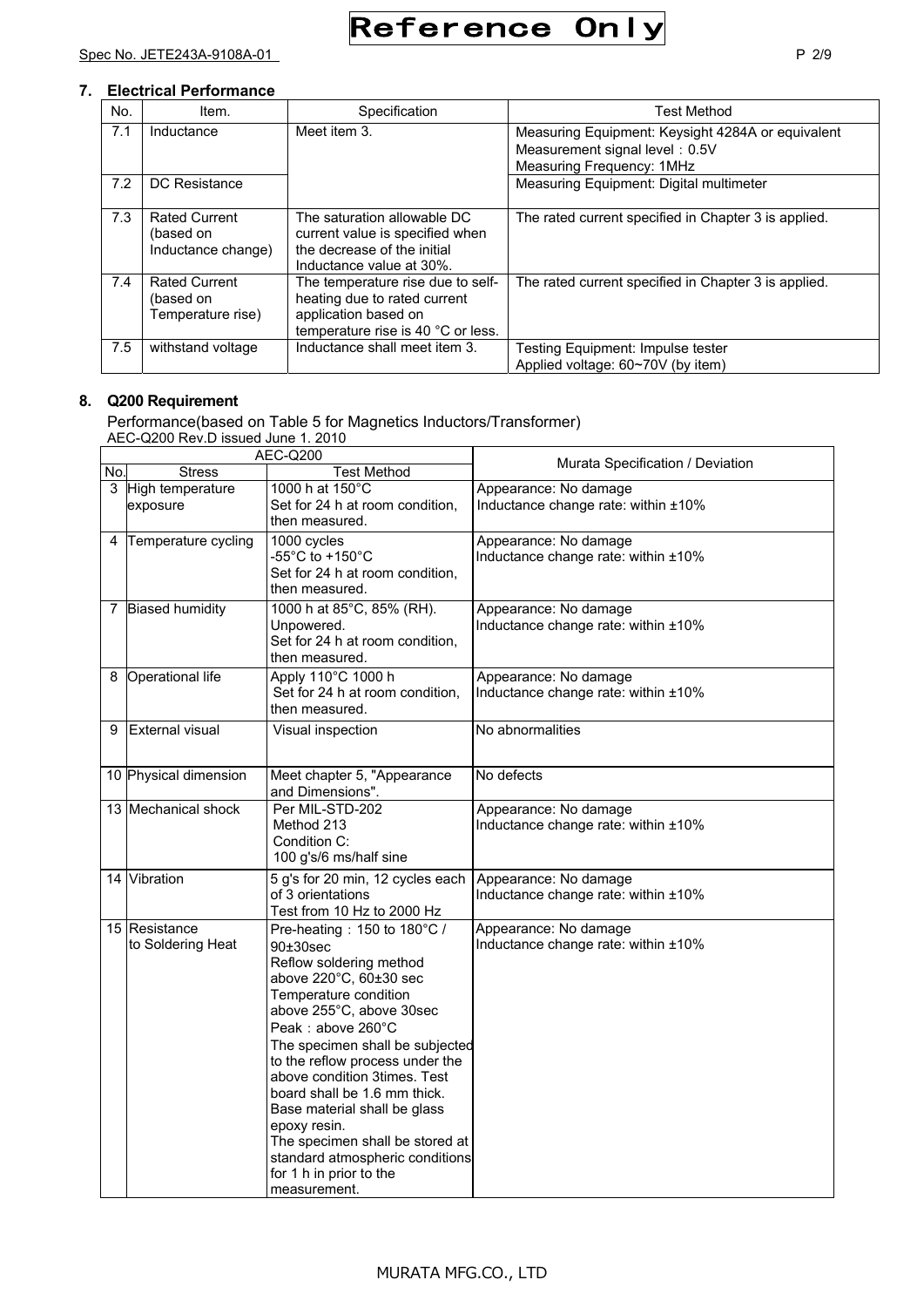|     |                                   | AEC-Q200                                                                   | Murata Specification / Deviation                                                                                                                                   |  |
|-----|-----------------------------------|----------------------------------------------------------------------------|--------------------------------------------------------------------------------------------------------------------------------------------------------------------|--|
| No. | <b>Stress</b>                     | <b>Test Method</b>                                                         |                                                                                                                                                                    |  |
|     | 17 IESD                           | Per AEC-Q200-002                                                           | ESD Rank: Refer to chapter 3, "Part Number and Rating".<br>Appearance: No damage                                                                                   |  |
|     | 18 Solderability                  | Per J-STD-002                                                              | 90% or more of the outer electrode shall be covered<br>with new solder seamlessly.<br>Deviation for AEC-Q200<br>Method b: Not applicable<br>Pre-heating: 150°C/60s |  |
|     | 19 Electrical<br>Characterization | Measured: inductance                                                       | No defects                                                                                                                                                         |  |
|     | 20 Flammability                   | Per UL-94                                                                  | Not applicable                                                                                                                                                     |  |
| 21  | <b>Board Flex</b>                 | $Epoxy-PCB(1.6 mm)$<br>Deflection 2 mm (min.)<br>60 s minimum holding time | Appearance: No damage<br>Inductance change rate: within ±10%                                                                                                       |  |
| 22  | <b>Terminal Strength</b>          | Per AEC-Q200-006<br>A force of 17.7 N for 60 s                             | Appearance: No damage                                                                                                                                              |  |

## **9. Specification of Packaging**

9.1 Appearance and dimensions of tape (8 mm width/plastic tape)



Dimensions A and B are at the bottom of the cavity. The A, B, t, t' dimensions are reference values.

### 9.2 Taping specification

| Packing quantity<br>(Standard quantity) | 2000 pcs/reel                                                                                                                                                       |
|-----------------------------------------|---------------------------------------------------------------------------------------------------------------------------------------------------------------------|
| Packing method                          | The products are placed in cavities of a carrier tape and sealed by a cover tape.                                                                                   |
| Feed hole position                      | The feed holes on the carrier tape are on the right side when the cover tape is pulled<br>toward the user.                                                          |
| Joint                                   | The carrier tape and cover tape are seamless.                                                                                                                       |
| Number of missing<br>products           | Number of missing products within 0.025% of the number per reel or 1 pc., whichever is<br>greater, and are not continuous. The specified quantity per reel is kept. |

#### 9.3 Break down force of tape

| Cover tape | $10N$ min. |
|------------|------------|
|------------|------------|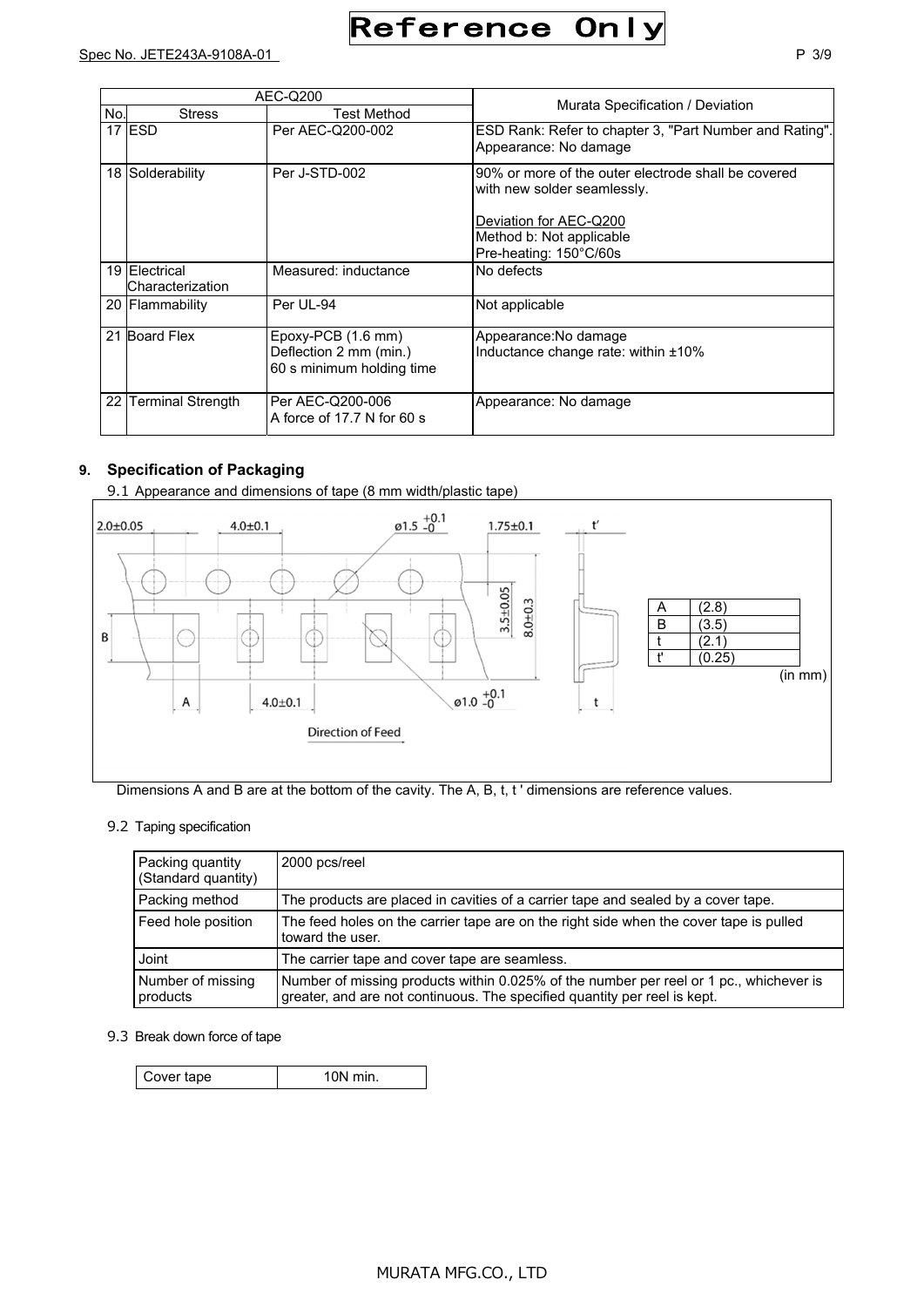# Reference Onl

### Spec No. JETE243A-9108A-01 P 4/9

| Speed of Peeling off | 300mm/min                                                  |
|----------------------|------------------------------------------------------------|
| Peeling off force    | $0.1$ to $0.7N$<br>(The lower limit is for typical value.) |



9.5 Dimensions of leader section, trailer section and reel

A vacant section is provided in the leader (start) section and trailer (end) section of the tape for the product. The leader section is further provided with an area consisting only of the cover tape (or top tape). (See the diagram below.)



#### 9.6 Marking for reel

Customer part number, MURATA part number, Inspection number(\*1), RoHS marking(\*2), Quantity etc ・・・

| *1 Expression of inspection No.:                             | (1) Factory code                                                                                                                                                  |
|--------------------------------------------------------------|-------------------------------------------------------------------------------------------------------------------------------------------------------------------|
| ◇◇<br>(1)<br>(2)<br>$\left(3\right)$                         | $(2)$ Date<br>First digit: year/last digit of year<br>Second digit: month/Jan. to Sep.→1 to 9, Oct. to Dec.→O, N, D<br>Third, Fourth digit: day<br>(3) Serial No. |
| *2 Expression of RoHS marking:<br>ROHS-<br>$\left( 2\right)$ | (1) RoHS regulation conformity<br>(2) Murata classification number                                                                                                |

#### 9.7 Marking on outer box (corrugated box)

Customer name, purchasing order number, customer part number, Murata part number, RoHS marking (\*2), quantity, etc.

#### 9.8 Specification of Outer box



| Outer Case Dimensions (mm)                                     |     |    | <b>Standard Reel Quantity</b> |  |  |
|----------------------------------------------------------------|-----|----|-------------------------------|--|--|
| w                                                              |     | н  | in Outer Case (Reel)          |  |  |
| 185                                                            | 195 | 65 | *5                            |  |  |
| *Above Outer Case size is typical. It depends on a quantity of |     |    |                               |  |  |
| an order.                                                      |     |    |                               |  |  |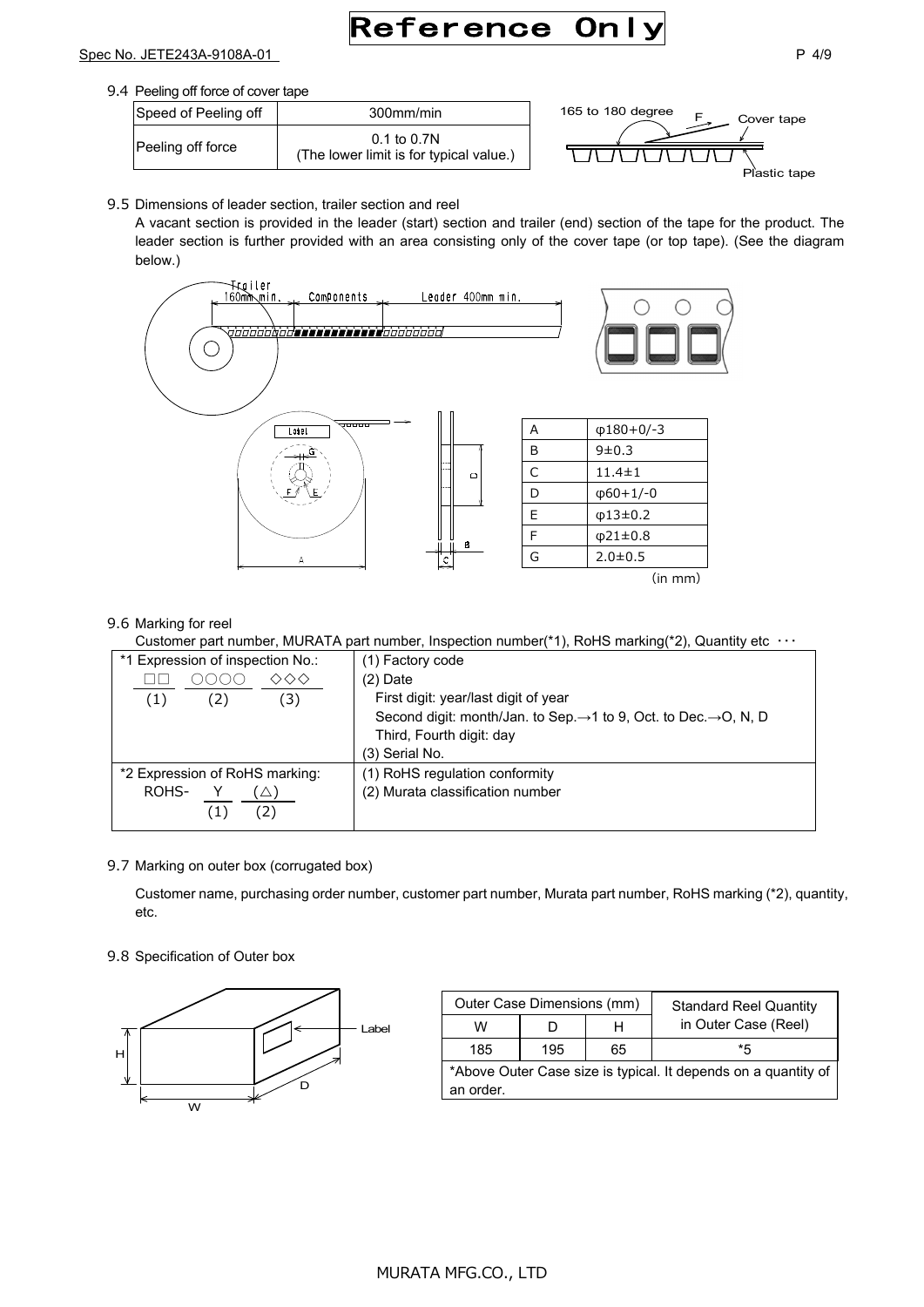# Reference Only

## 10.  $\bigwedge$  Caution

10.1 Restricted applications

Please contact us before using our products for the applications listed below which require especially high reliability for the prevention of defects which might directly cause damage to the third party's life, body or property.

- (1) Aircraft equipment (6) Transportation equipment (trains, ships, etc.)
- (2) Aerospace equipment (7) Traffic signal equipment
- (3) Undersea equipment (8) Disaster/crime prevention equipment
- (4) Power plant control equipment (9) Data-processing equipment
- 
- (5) Medical equipment (10) Applications of similar complexity and/or reliability requirements to the applications listed in the above

#### 10.2 Precautions on rating

Do not use over the rated temperature range or rated current. If used beyond the rating, serious defects such as wire breakage and burnout may occur.

#### 10.3 Inrush current

If an inrush current (or pulse current or rush current) that significantly exceeds the rated current is applied to the product, overheating could occur, resulting in wire breakage, burning, or other serious fault.

#### 10.4 Circuit voltage

There is a possibility available for DCDC converters with a maximum voltage of 40V or less. Be sure to evaluate the actual machine in advance to check the quality of this product.

#### 10.5 Fail-safe

Be sure to provide an appropriate fail-safe function on your product to prevent a second damage that may be caused by the abnormal function or the failure of our product.

#### 10.6 Corrosive gas

Do not use this product when exposed to corrosive gases (Sulfur gases [Hydrogen sulfide, sulfur dioxide, etc.], chlorine, ammonia, etc.) or in contact with oil (Cutting oil, silicone oil, etc.) exposed to corrosive gases. This may cause deterioration or degradation of the product electrode, resulting in opening. our company assumes no responsibility for use in this environment.

#### **11. Precautions for Use**

This product is designed to be mounted by soldering. If you want to use other mounting method, for example, using a conductive adhesive, please consult us beforehand.

Also, if repeatedly subjected to temperature cycles or other thermal stress, due to the difference in the coefficient of thermal expansion with the mounting substrate, the solder (solder fillet part) in the mounting part may crack.

The occurrence of cracks due to thermal stress is affected by the size of the land where mounted, the solder volume, and the heat dissipation of the mounting substrate. Carefully design it when a large change in ambient temperature is assumed.

This product has a lower insulation resistance than conventional ferrite products, so care must be paid to its use.

- a) Do not make any through holes and copper pattern under the coil except a copper pattern to the electrode.
- b) Design/mount any components not to contact this product.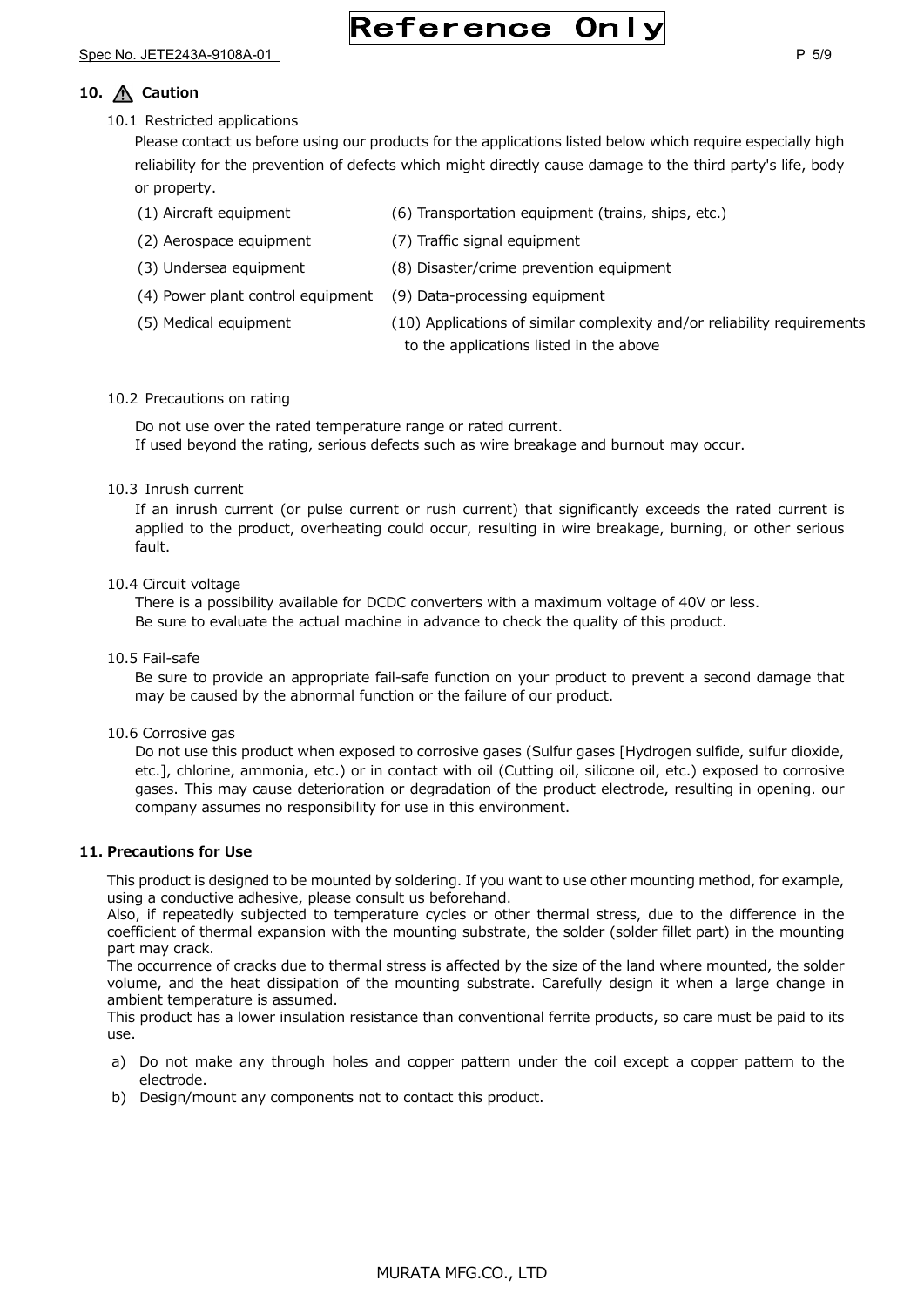Reference Only

Spec No. JETE243A-9108A-01 P 6/9

### 11.1 Land dimensions

The following diagram shows the recommended land dimensions for flow and reflow soldering:



(in mm)

#### 11.2 Flux and solder used

| Flux   | Use rosin-based flux.<br>. Don't use highly acidic flux with halide content exceeding 0.2(wt)% (chlorine conversion value).<br>Don't use water-soluble flux. |
|--------|--------------------------------------------------------------------------------------------------------------------------------------------------------------|
| Solder | Use Sn-3.0Ag-0.5Cu solder<br>•Standard thickness of solder paste: 100µm to 150µm                                                                             |

Other flux (except above) Please contact us for details, then use.

### 11.3 Soldering conditions (Reflow)

• Pre-heating should be in such a way that the temperature difference between solder and product surface is limited to 100°C max. Cooling into solvent after soldering also should be in such a way that the temperature difference is limited to 100°C max. Insufficient pre-heating may cause cracks on the product, resulting in the deterioration of product quality.

• Standard soldering profile is as follows.



|                  | Standard profile                      |
|------------------|---------------------------------------|
| Pre-heating      | $150 \sim 180$ °C/90 s $\pm$ 30 s     |
| Heating          | Above $230^{\circ}$ C/30 s $\pm$ 10 s |
| Peak temperature | 250°C +5/-0°C                         |
| Number of reflow | 2times                                |
| cycles           |                                       |

#### 11.4 Reworking with soldering iron

The following requirements must be met to rework a soldered product using a soldering iron.

| Item                                                               | Requirement          |  |
|--------------------------------------------------------------------|----------------------|--|
| Pre-heating                                                        | 150°C/approx. 1 min  |  |
| Tip temperature of soldering iron                                  | $350^{\circ}$ C max. |  |
| Power consumption of soldering iron                                | 60 W max.            |  |
| Tip diameter of soldering iron                                     | ø3 mm max.           |  |
| Soldering time                                                     | $3 s (+1 s, -0 s)$   |  |
| Number of reworking operations                                     | 2 times max.         |  |
| * Avoid a direct contact of the tip of the soldering iron with the |                      |  |
| product. Such a direction contact may cause cracks in the ceramic  |                      |  |
| body due to thermal shock.                                         |                      |  |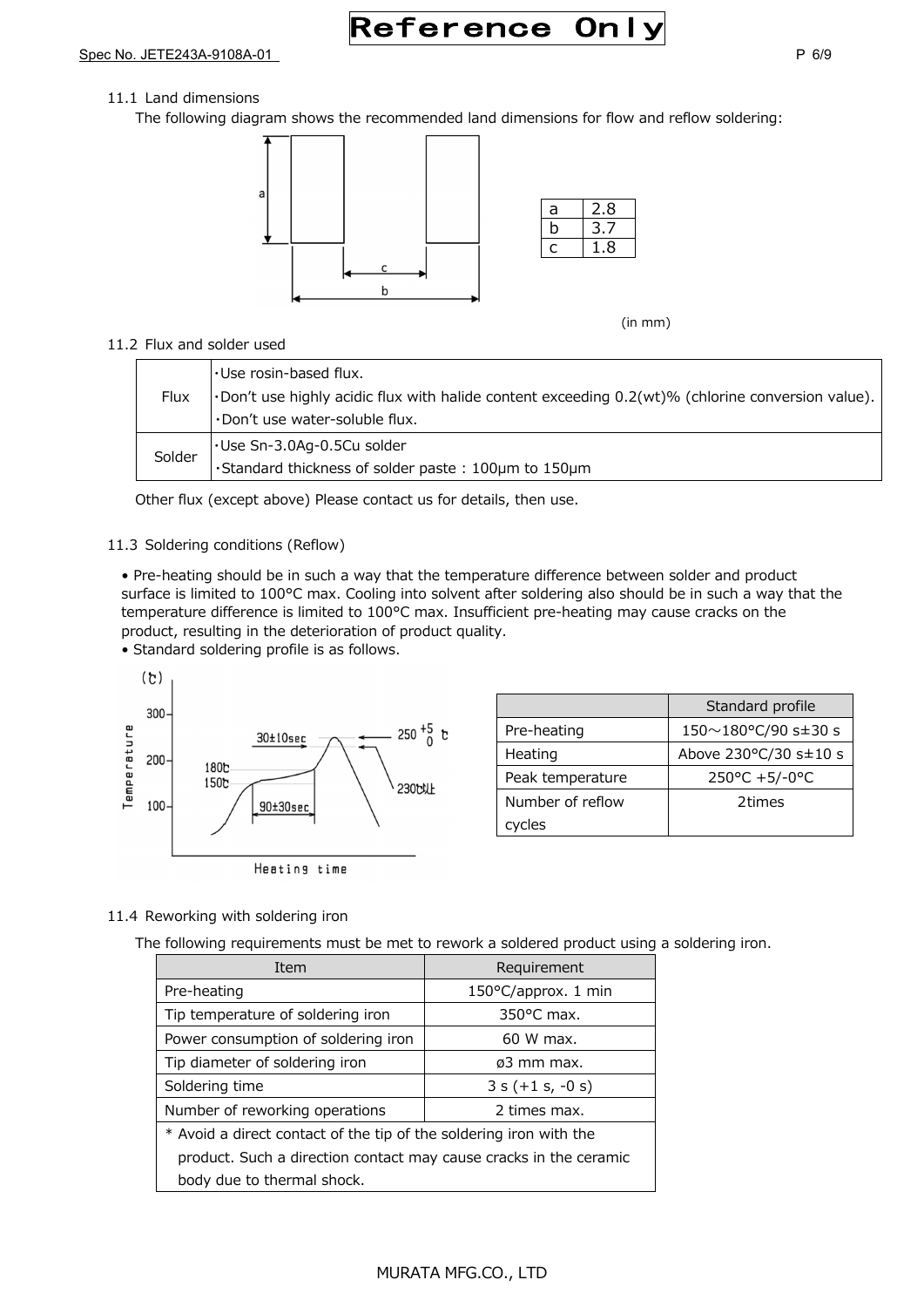# **Reference Onl**

#### 11.5 Solder volume

Solder shall be used not to increase the volume too much.

An increased solder volume increases mechanical stress on the product. Exceeding solder volume may cause the failure of mechanical or electrical performance.

11.6 Product's location

The following shall be considered when designing and laying out P.C.B.'s.

(1) P.C.B. shall be designed so that products are not subject to the mechanical stress due to warping the board.

[Products direction]



Products shall be located in the sideways direction to the mechanical stress.

(2) Components location on P.C.B. separation.

It is effective to implement the following measures, to reduce stress in separating the board. It is best to implement all of the following three measures; however, implement as many measures as possible to reduce stress.

| <b>Contents of Measures</b>                                                                                                                                                                      | <b>Stress Level</b> |  |
|--------------------------------------------------------------------------------------------------------------------------------------------------------------------------------------------------|---------------------|--|
| (1) Turn the mounting direction of the component<br>parallel to the board separation surface.                                                                                                    | $A > D^{*1}$        |  |
| (2) Add slits in the board separation part.                                                                                                                                                      | A > B               |  |
| (3) Keep the mounting position of the component away<br>from the board separation surface.                                                                                                       | A > C               |  |
| *1 A > D is valid when stress is added vertically to the perforation as with hand<br>separation. If a cutting disc is used, stress will be diagonal to the PCB,<br>therefore $A > D$ is invalid. |                     |  |



(3) Mounting components near screw holes

When a component is mounted near a screw hole, it may be affected by the board deflection that occurs during the tightening of the screw.

Mount the component in a position as far away from the screw holes as possible.

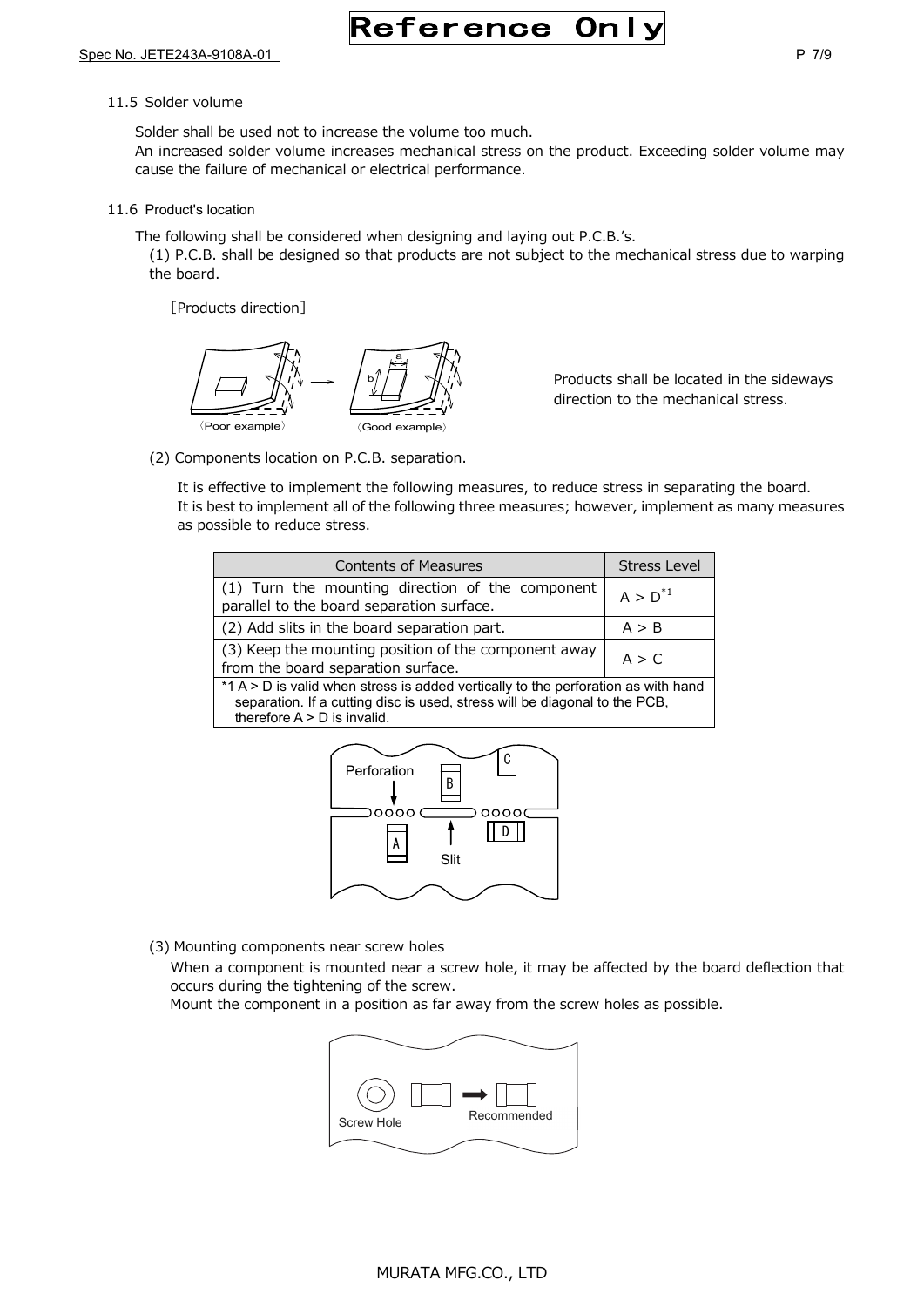Reference Onl

#### 11.7 Handling of substrate

After mounting products on a substrate, do not apply any stress to the product caused by bending or twisting to the substrate when cropping the substrate, inserting and removing a connector from the substrate or tightening screw to the substrate.

Excessive mechanical stress may cause cracking in the product.



Bending **Bending Bending** 

11.8 Cleaning

When cleaning this product, observe the following conditions:

(1) The cleaning temperature shall be 60°C max. If isopropyl alcohol (IPA) is used, the cleaning temperature shall be 40°C max.

(2) During ultrasonic cleaning, under some cleaning conditions, the resonation of PCB should be caused by its vibration.

Be sure to do the test cleaning with actual cleaning equipment before production and confirm that product does not be damaged by cleaning.

(3) Cleaner

Alcohol-based cleaner: IPA

(4) There shall be no residual flux or residual cleaner. When using aqueous agent, rinse the product with deionized water adequately and completely dry it so that no cleaner is left.

11.9 Storage and transportation

| Storage period        | Use the product within 6 months after delivery.<br>If you do not use the product for more than 6 months, check solderability before<br>using it.                                                                                                                                                                                                                                                                                                                                                                                                                                                                                                                                                                                                                                                                                                                       |
|-----------------------|------------------------------------------------------------------------------------------------------------------------------------------------------------------------------------------------------------------------------------------------------------------------------------------------------------------------------------------------------------------------------------------------------------------------------------------------------------------------------------------------------------------------------------------------------------------------------------------------------------------------------------------------------------------------------------------------------------------------------------------------------------------------------------------------------------------------------------------------------------------------|
| Storage<br>conditions | • The products shall be stored in a room not subject to rapid changes in<br>temperature and humidity. The recommended temperature range is $-10^{\circ}$ C to<br>+40°C. The recommended relative humidity range is 15% to 85%.<br>Keeping the product in corrosive gases, such as sulfur, chlorine gas or acid<br>may cause the poor solderability.<br>. Do not place the products directly on the floor; they should be placed on a<br>palette so that they are not affected by humidity or dust.<br>• Avoid keeping the products in a place exposed to direct sunlight, heat or<br>vibration.<br>• Do not keep products in bulk packaging. Doing so may cause collision<br>between the products or between the products and other products, resulting<br>in chipping or wire breakage.<br>• Avoid storing the product by itself bare (i.e. exposed directly to air). |
| Transportation        | Excessive vibration and impact reduce the reliability of the products. Exercise<br>caution when handling the products.                                                                                                                                                                                                                                                                                                                                                                                                                                                                                                                                                                                                                                                                                                                                                 |

#### 11.10 Resin coating (including moistureproof coating)

Coating/molding the product with resin may change electrical characteristics.

A wire breakage issue may occur by mechanical stress caused by the resin, amount/cured shape of resin, or operating condition etc. Some resin contains some impurities or chloride possible to generate chlorine by hydrolysis under some operating condition may cause corrosion of conductor, leading to wire breakage.

Prior to use the coating resin, please make sure no reliability issue is observed by evaluating products mounted on your board.